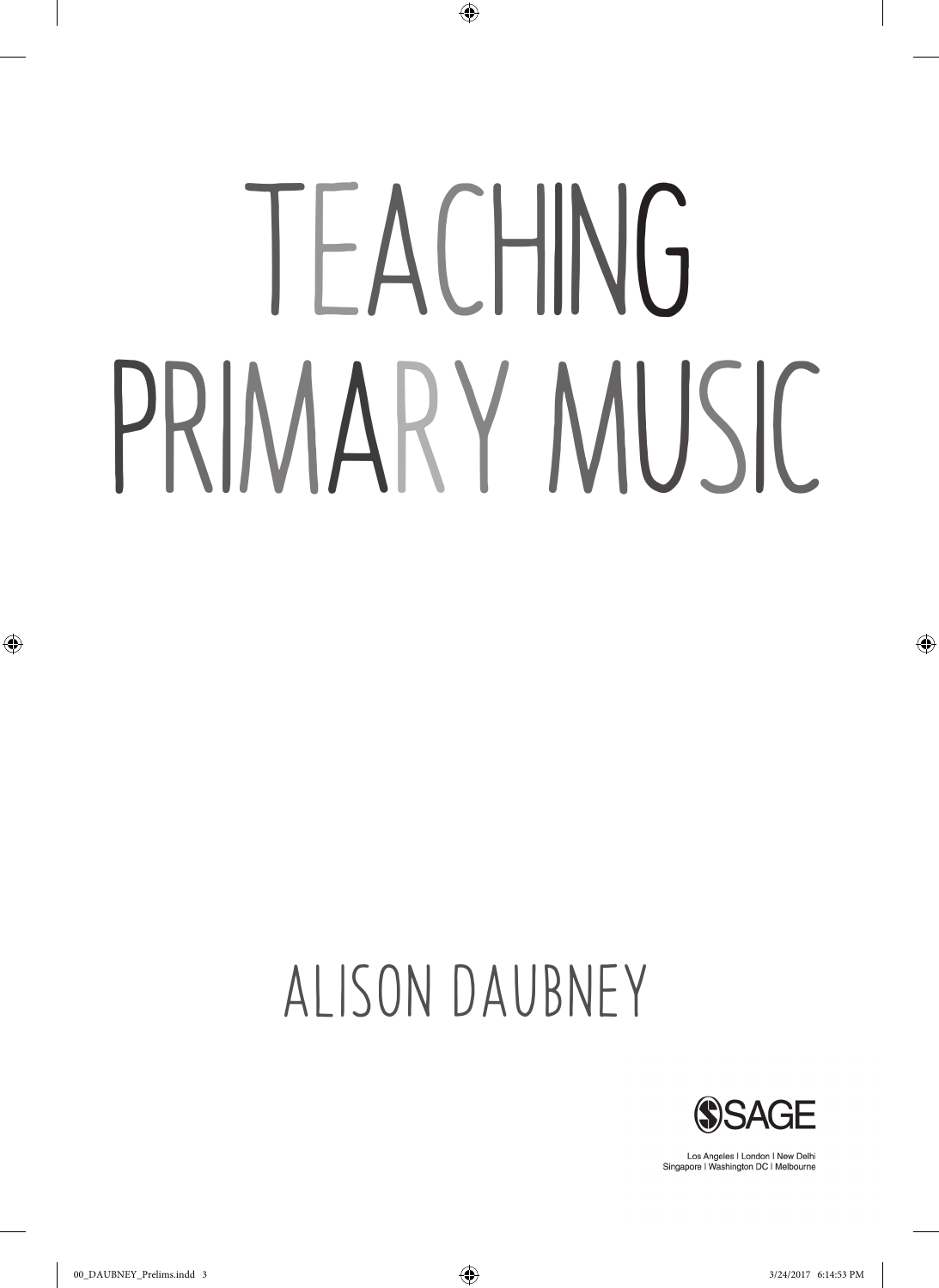

Los Angeles | London | New Delhi Singapore | Washington DC | Melbourne

SAGE Publications Ltd 1 Oliver's Yard 55 City Road London EC1Y 1SP

SAGE Publications Inc. 2455 Teller Road Thousand Oaks, California 91320

SAGE Publications India Pvt Ltd B 1/I 1 Mohan Cooperative Industrial Area Mathura Road New Delhi 110 044

SAGE Publications Asia-Pacific Pte Ltd 3 Church Street #10-04 Samsung Hub Singapore 049483

Assistant editor: Robert Patterson Production editor: Nicola Carrier Copyeditor: Sharon Cawood Indexer: Silvia Benvenuto

Marketing manager: Dilhara Attygalle

Typeset by: C&M Digitals (P) Ltd, Chennai, India

Cover design: Sheila Tong

Printed in the UK

Editor: James Clark

Alison Daubney 2017

First published 2017

 $\bigoplus$ 

Apart from any fair dealing for the purposes of research or private study, or criticism or review, as permitted under the Copyright, Designs and Patents Act, 1988, this publication may be reproduced, stored or transmitted in any form, or by any means, only with the prior permission in writing of the publishers, or in the case of reprographic reproduction, in accordance with the terms of licences issued by the Copyright Licensing Agency. Enquiries concerning reproduction outside those terms should be sent to the publishers.

#### **Library of Congress Control Number: 2016953508**

#### **British Library Cataloguing in Publication data**

A catalogue record for this book is available from the British Library

At SAGE we take sustainability seriously. Most of our products are printed in the UK using FSC papers and boards. When we print overseas we ensure sustainable papers are used as measured by the PREPS grading system. We undertake an annual audit to monitor our sustainability.

⊕

ISBN 978-1-4739-0570-2 ISBN 978-1-4739-0571-9 (pbk)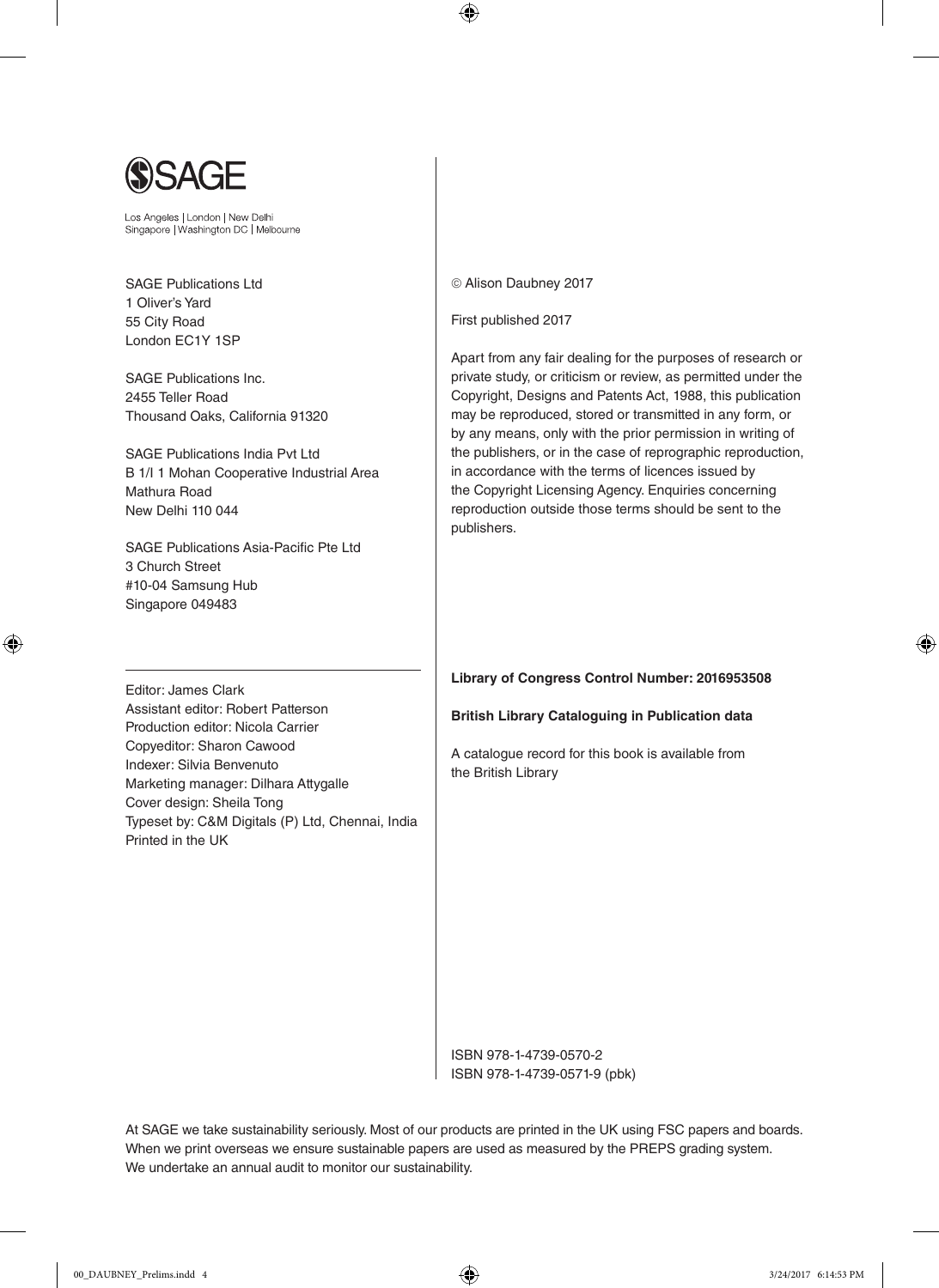## ACKNOWLEDGEMENTS

⊕

Music was always playing in our house; I am almost word perfect on Queen's back catalogues, courtesy of my older brother Jeff 's penchant for loud music blaring from his bedroom every waking hour. I am deeply grateful to my family for their unwavering support throughout my life, and particularly to my parents – my mum, Ann, and my late father, Bill. I am sure that *Roses from the South* will stay with me forever; it was the piece Dad could always find his way to on the piano even with no sight.

Inspiring teachers are crucial and I was lucky to find many along the way. Music oozed from the pores of Manor Field Primary School where Mr Barker, Miss Harrison, Mr Doughty and Mrs Bell developed my love of music. Revisiting my own education has cemented my views about the fundamental importance of rich and creative experiences for all children from an early age. At secondary school, I was lucky enough to be taught by Roland Bryce. I have immense gratitude for his encouragement and guidance throughout my musical journey. He was then, and continues to be, a truly inspiring musician and teacher.

I also want to thank a few other people. I am indebted to Professor Martin Fautley for his encouragement in helping me to 'find my voice' in the world of music education and for giving me the confidence to write this book in my own way. I also want to thank my colleague Duncan Mackrill at the University of Sussex for constantly giving me new things to think about and supporting everything I do. It is always appreciated. I am very grateful to Jackie Schneider for reading the chapters as they emerged, from her perspective as a teacher. For sure, Rob Patterson at Sage has the patience of a saint and I want to thank him too!

Emma and Lindsey, no matter where you are in the world, I appreciate your wonderful friendship and the music we have made and shared.

This book is dedicated to my amazing husband, Greg. It is no understatement to say that life has thrown us a few curveballs over the past few years and I know that I am lucky to still be here and even luckier to explore the world with you.

⊕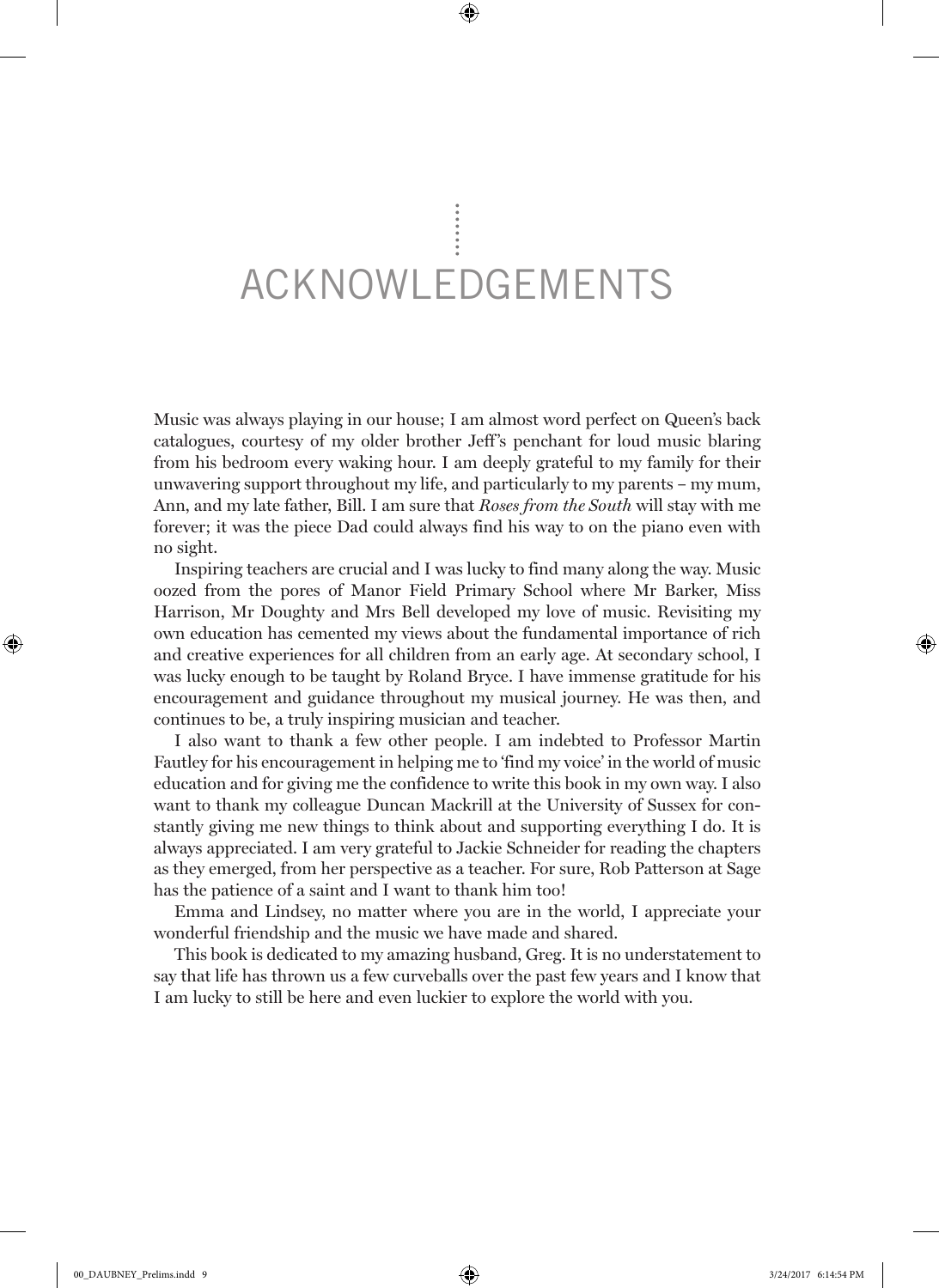⊕

Peering through the school hall door, I noticed the beaming smiles of Mrs Clark's Year 3 class stomping around the room to 'Nellie the Elephant', which was blaring from the speakers. Most were marching in time with the music and each other. Weaving in between their haphazard pattern was Mrs Clark, joining in with evident delight, making eye contact with children as she marched around, pumping her arms in time and with gusto. With the music in full flow, the room suddenly fell silent. Abruptly, the activity stopped and the children and teacher froze mid-move.

#### **Introduction**

⊕

What did you see and hear in your mind as you read this? Did it portray your preconceived image of a music lesson; one filled with sound, energy, movement and enjoyment? Were you the teacher in the middle of the room, joining in, communicating, modelling – integral to this musical community?

Or perhaps it was accompanied by a sigh as you lamented on the thought of teaching music (which, for some, is a probable reason for opening a book such as this)?

This book is a journey into our sound world. It is about musical journeys, in the broadest sense. My belief is that what you bring to, and take from, this musical journey is of fundamental significance and importance to you and to the children you work with. Children need adult role models who are not all 'professional musicians'. They need you, their primary school teacher, to be a part of the musical community in their school and classroom, taking part, leading learning and learning from and with the children.

Perhaps you hope that this book will give you ideas and the confidence to work with your class. I hope it will, but my ambition is that, by the end of it, you will also believe in your power to positively enhance education, learning and life. Music changes lives. As a teacher, you have the power to sprinkle magic through offering a musical education.

Remember though that if you don't teach music, you cannot guarantee that someone else will, and by not teaching music many children will have seriously impoverished experiences. Their lives march on. They will never be 7 years old again. The time and opportunity for lasting and sustained positive impact is right here, right now (as Fat Boy Slim famously stated). You may not feel particularly confident about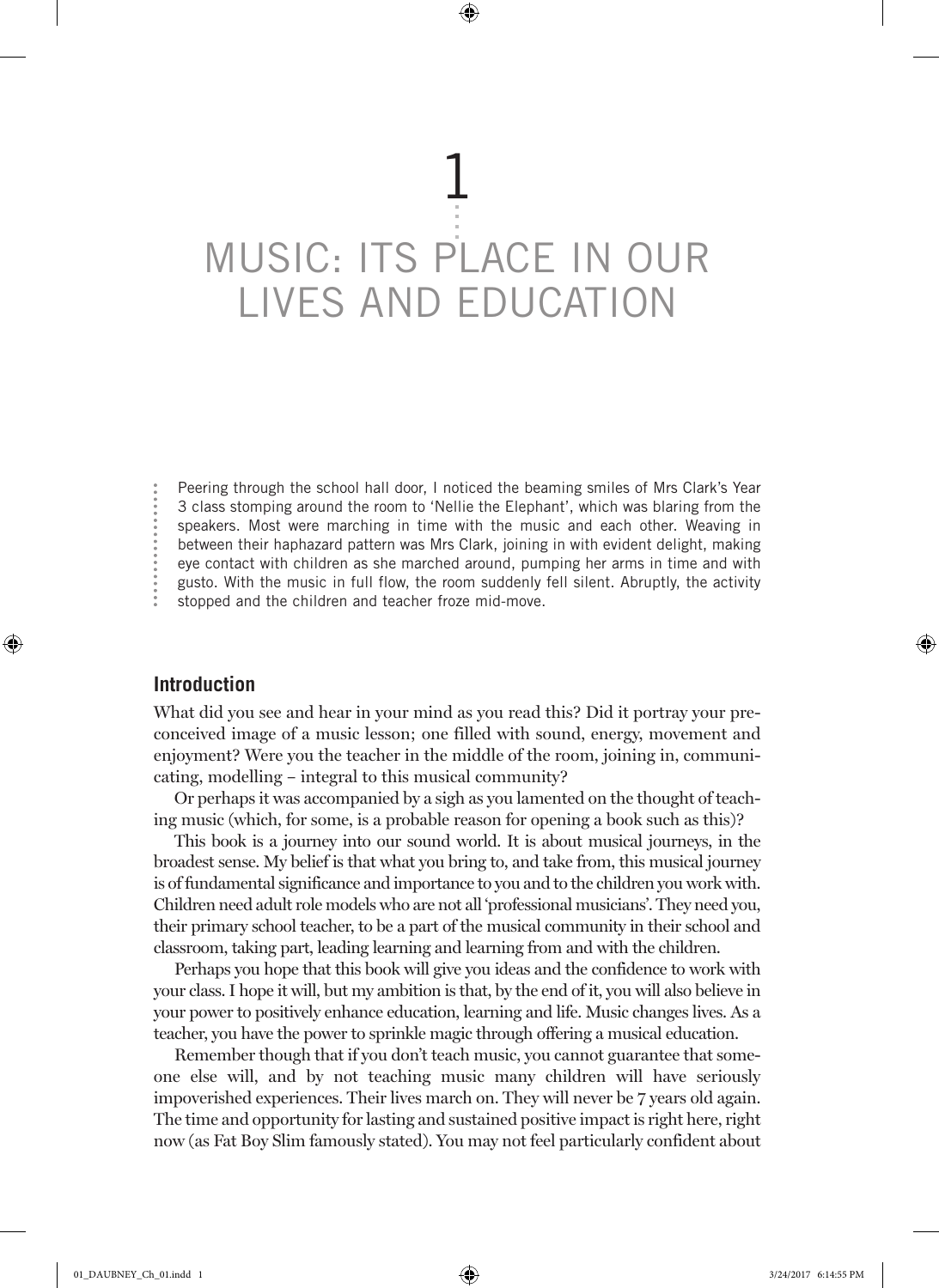teaching music, but I urge you to try. An enthusiastic teacher and a 'have a go' attitude will get you a long way and will significantly benefit the children you work with.

⊕

I hope that along the way you find what you came looking for in this book: most of all, inherent self-belief in yourself as a musical being and the desire and confidence to nurture and share musical experiences.

#### **Objectives**

Through this chapter you will:

- consider the importance of music education
- examine and challenge commonly held assumptions about music
- explore what musical learning is and could be
- understand how music is integral to our fast-changing world
- gain confidence that you already know a great deal.

#### **Why music?**

⊕

We are in a world where educational powerhouses appear to encourage society to value academic prowess over all else, a world where children are frequently tested against a set of standardised, age-related norms in a very narrow set of 'high stakes' subjects (Kneyber, 2016). It is easy to forget that music is something very special and ever-present. Music is always with us – throughout and between every rite of passage from before we are born until after we die.

Following the 1988 Education Reform Act, music has been constantly present as a statutory subject in schools, falling within the National Curriculum, and was present in some form or another in many schools before the National Curriculum came into being. Nevertheless, we need to question its impact and position. Does music's position in the curriculum cement its importance? Why do we teach music in schools? Why is it that many independent schools, with autonomy over teaching and learning, highly value music education and commit valuable curriculum and co-curricular time to it? Conversely, we hear weekly horror stories of state schools being under inordinate pressure to focus on the core subjects at the expense of the arts, creativity and culture, providing a narrow, constricted and frankly often dull and uninspiring education.

Notwithstanding the importance of music for its own sake, there is also a plethora of research demonstrating how music contributes to our personal, psychological, social, educational and emotional development and wellbeing (Fiske, 1999; Hallam, 2015). This is just the kind of thing we think head teachers want to hear, but it is not in itself a justification for teaching and learning music. Where do you stand on the 'music is good for your development so it should be in education' debate? Parents of young children probably don't sing them songs at bathtime so that they will be better at mathematics. Clearly, then, music's place in the curriculum is not there primarily because of its transferable learning possibilities.

Sometimes people consider that music is a special gift and you are either musical or you're not. Some people consider that music can only be taught by 'special people' with a high degree of musical training and prowess. These are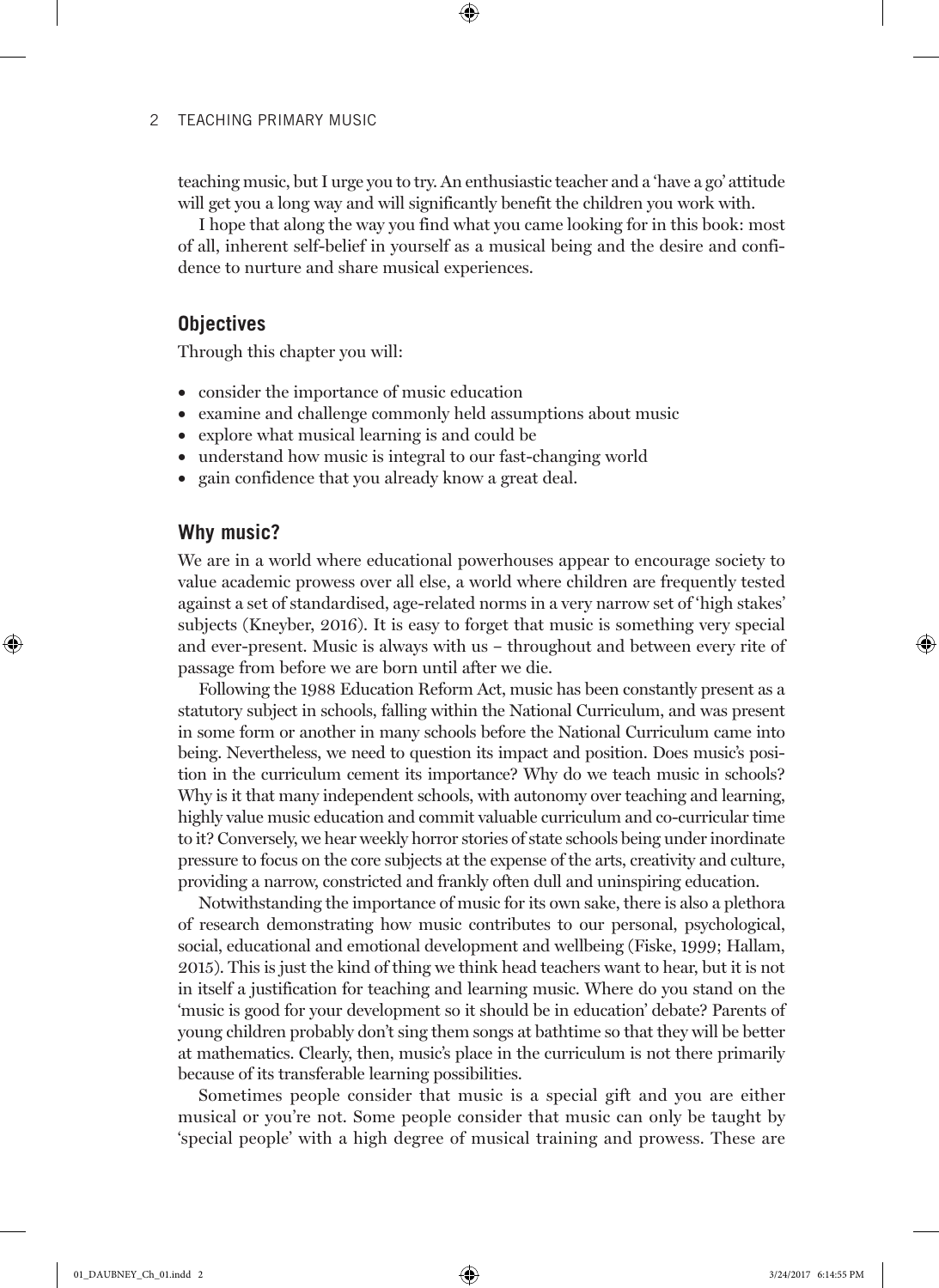both nonsense. Frankly, we don't do ourselves many favours here. In primary schools, we sometimes wheel in 'specialists' to teach music, leaving everyone else to think that they can't do it or don't need to (Hennessy, 2000). We perpetuate ridiculous ideas that we aren't musical if we can't read music, or that the teacher who can play the piano in assembly is the only one who can be labelled as a 'musician' in school. Yet musical experiences and the level of music education of generalist student teachers is often rich and diverse (Henley, 2016), and Ofsted (2009, 2012) notes that the quality of music teaching is often better in primary schools than secondary schools, where music is almost always taught by teachers with a high level of music qualification and subject-specific training.

⊕

It is of course the case that a minority of people seem extremely gifted at music and we could all name a few of these who appear on the world stage as virtuoso performers, conductors or composers. But music is for everyone. It can be accessed, enjoyed, learnt and taught by all. We need to put all 'labels' and preconceptions aside and recognise that music is a part of us all. To think otherwise is detrimental, as Howe, Davidson and Sloboda (1998: 407) report from a study entitled 'Innate talents – reality or myth?'

The evidence we have surveyed in this target article does not support the talent account, according to which excelling is a consequence of possessing innate gifts … categorising some children as innately talented is discriminatory … Such categorisation is unfair and wasteful, preventing young people from pursuing a goal because of teachers' or parents' unjustified conviction that they would not benefit from the superior opportunities given to those who are deemed to be talented.

Regardless of whether or not it is formally taught, music is a constant presence in our lives (DeNora, 2000). Have you ever watched a 4-year-old spontaneously spinning around and singing along to their favourite Disney track, making sense of it within their own limited language? Babies babbling and smiling as their parents sing or beatbox to them? Teenagers absorbed in the music broadcasting through their headphones on a quiet train, occasionally slipping into the accidental verbalising of the lyrics they are listening to? Children already love music – our job in school (and life) is to nurture and help develop this love. It is no easy task though – music is highly personal, offering endless possibilities and tangents.

The flip side, though, is the fragility and responsibility that comes with this. I am arguing that *you* are the important person, the one who should nurture children's interests, skills, confidence and creativity and develop ownership of their music. Yet there is a tension here too. It is *their* music, *their* soundtrack, not yours. You have your own, which is also constantly evolving as you negotiate your way through life. There are times to scaffold learning, to collaborate or stand back and times to learn from others, times to listen, suggest, sympathise and offer support and guidance, to set up creative landscapes, to share skills and knowledge or signpost others who can. Clearly, music education is multi-layered and complex but your contribution, enthusiasm and guidance are both integral and fundamentally important.

♠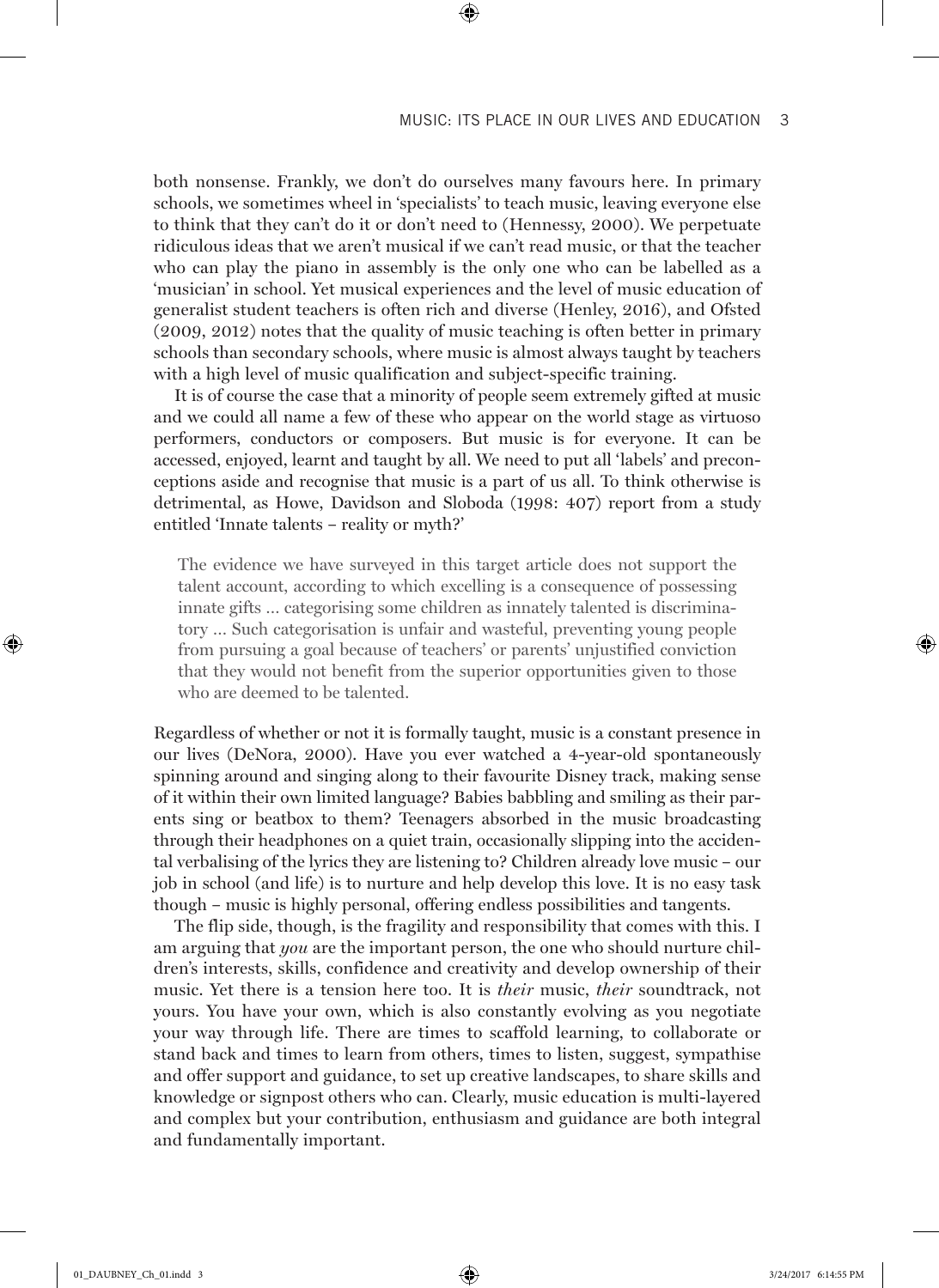#### **The importance of positive experiences in music education**

Reflecting on musical experiences often reveals how important these were in shaping people's attitudes to teaching music and themselves in relation to music (I am hesitant to say 'as a musician' because I think the term itself is value-laden and unhelpful). Mostly, in my experience of working with teachers and trainee teachers, people fall into four distinct groups:

⊕

- 1. People with limited memories of music education as a pupil, where it appears to have been vacuous both within and beyond school at that point in their lives.
- 2. People with positive memories relating to at least one significant part of their own education (either primary school, secondary school or both). This often relates to playing musical instruments, singing or performing; they may recall fondly either an influential person or group of people – often a teacher, family or friends – and the social aspect of music is also evident.
- 3. People who had positive musical learning experiences or influences outside of school but failed to see the relevance of music in school; it seems that their musical identity memorably evolved *in spite of* their music education in school.
- 4. Unfortunately, though, many people fall into the fourth group; education research shows over and over again that: 'people who at a young age were told that they were not musical seldom enjoy a childhood of growing musicianship' (Lehmann, Sloboda and Woody, 2007: 49).

It is sad that many people recall impoverished experiences of music education themselves or were left with the impression that they are not musical. Unsurprisingly, this blights their own self-view in relation to their abilities and confidence to teach music. Pitts (2012) reveals the powerful potential of music education to shape identities – and not always positively.

Lehmann, Sloboda and Woody's hard-hitting statement must be at the forefront of our minds when teaching or interacting with people, regardless of the subject. As teachers, we are extremely powerful when it comes to how we make people feel. What we say and how we act can be misconstrued, misunderstood and taken to heart. A child only needs to hear once that they are 'tone-deaf', cannot play in tune, have no sense of rhythm, should mime instead of sing, or be refused entry to the choir because it will spoil the sound, and they will potentially carry that crushing judgement with them throughout their lives. Music needs to be accessible, engaging, challenging, inclusive and, perhaps most importantly, overwhelmingly positive for all. Otherwise, it may inadvertently send negative messages and contribute to adults spending many years avoiding situations in which they feel musically and socially vulnerable or embarrassed.

#### **TASK 1.1**

Reflect on your own musical experiences:

1. What can you remember about music education/musical influences when you were of primary school age?

01\_DAUBNEY\_Ch\_01.indd 4 3/24/2017 6:14:55 PM

♠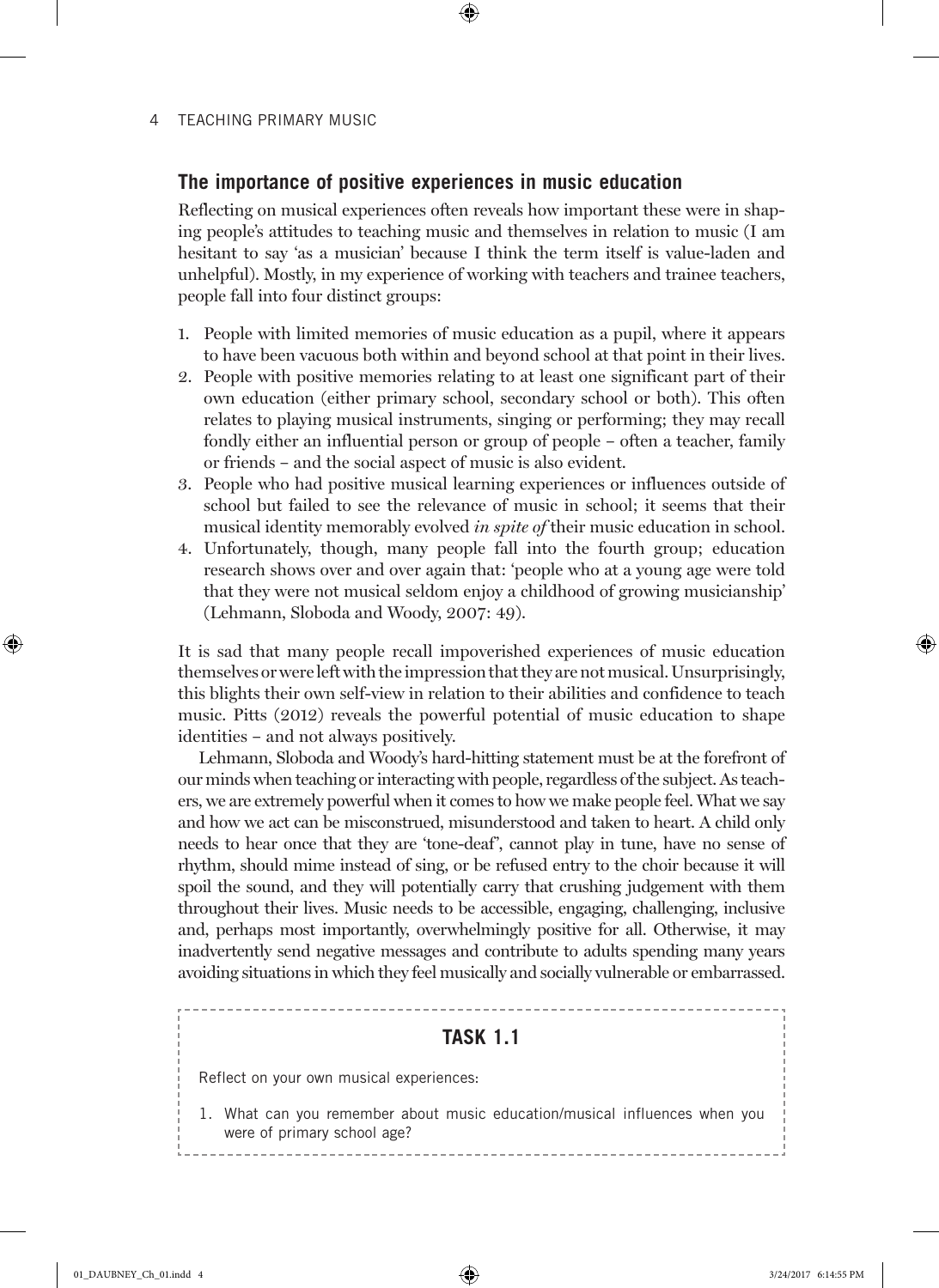• How did you feel about yourself in relation to music at that time? Were you influenced (positively or negatively) by anyone or anything in school? How did you engage with music at this age? • What about music at home and out of school? Who and what influenced you? What kinds of memories of music do you have from out of school? • What three words or phrases would you use to sum up your feelings about music at this age? 2. Think through the same questions above in relation to yourself as a secondary school pupil. 3. Then move on to consider: At what point in your educational career did you stop studying or participating in music in school? Or did you continue? What about out of school? What influenced these decisions? How did you feel about them at the time? What about now? 4. Thinking about all of these experiences, what do they tell you about your own music education and the impact of people and events to shape your musical identities and feelings across time?

⊕

#### **Building on what children already know**

… a music teacher never meets musically ignorant, untutored or uneducated pupils: on the contrary, when pupils come to school they all possess a rich and in some ways sophisticated musical knowledge, acquired from a variety of outside-school musical activities (Folkestad, 2006: 136)

It could be rephrased as 'a pupil never meets a musically ignorant, untutored or uneducated teacher', but unless we share our musical identities with children, they probably assume that teachers don't listen to popular music!

Children and teachers come to school with a wide range of musical experiences – all different – and gathered as they live their everyday lives. Children are not 'empty musical vessels' when they start school or indeed at any point in their school career; they have years of experience as consumers of, and partakers in, music. There is always something for us to build on, and helping children to build connections between different parts of their 'musical' lives is a very important part of music education; it is fascinating to explore the influences and habits of families and friends as children start school through listening carefully to the eclectic examples they sing, hum, adapt and talk about.

It's a mistake to think that we have to 'teach' young people everything they need to know about music. We also need to be careful that we don't abuse our power by denying them opportunities and access to knowledge, falling into the trap of thinking that only certain 'types' of music, experiences and skills are suitable for certain children. Instead, we should consider the opportunities for 'co-constructing' rather than 'delivering' musical learning. Offering all children frequent opportunities to engage in music is crucial; to a great extent, musical development is linked to experience, and this is particularly noticeable in pre-school children.

♠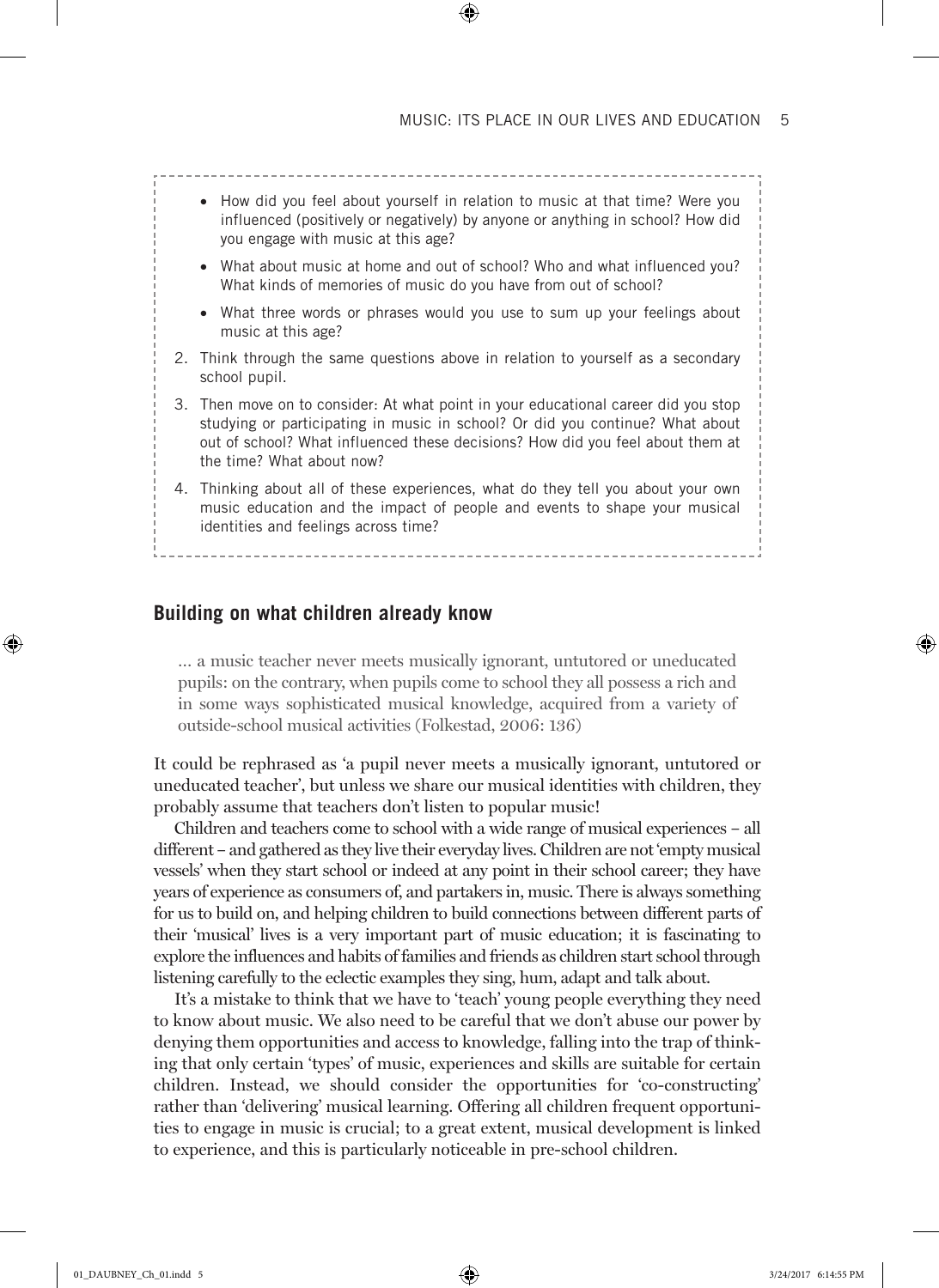#### **The value, purpose and importance of music in schools**

In order to properly consider the value, purpose and importance of music in schools, we need to ponder the wider philosophical underpinning on which our thoughts about education and learning are predicated. This is not about seeking the one 'right' answer, but about examining our own thoughts about education and exploring and defining our own values.

⊕

#### **TASK 1.2**

You may wish to do this activity with others and collate your key ideas. Think about the following:

- 1. What do you value in education? Mind map these ideas.
- 2. Are there any additional things you value in a music education? Add these.
- 3. Display these to remind you throughout the year and reflect on the extent to which your values are borne out in your teaching.

Here are some frequently mentioned points:

- inclusive; accessible and challenging for all children
- enjoyment

♠

- creative/promoting creativity/inquisitiveness
- engaging/worthwhile
- practical learning through doing
- exploring 'feelings' and 'self' through music.

#### **TASK 1.3**

Think about and write down your ideas about:

- the *purpose* of music education in primary schools
- what a music education in school should include and be based on
- how music education in school could relate to music in our 'real lives'.

What is the purpose of music education in school – is it there to provide children with the experiences of playing musical instruments? To sing together? To create their own music? To be part of something amazing with other pupils? To experience different music to what they might find for themselves? To perpetuate or build on what they already know? To make sure children get a dose of high art and culture? And how do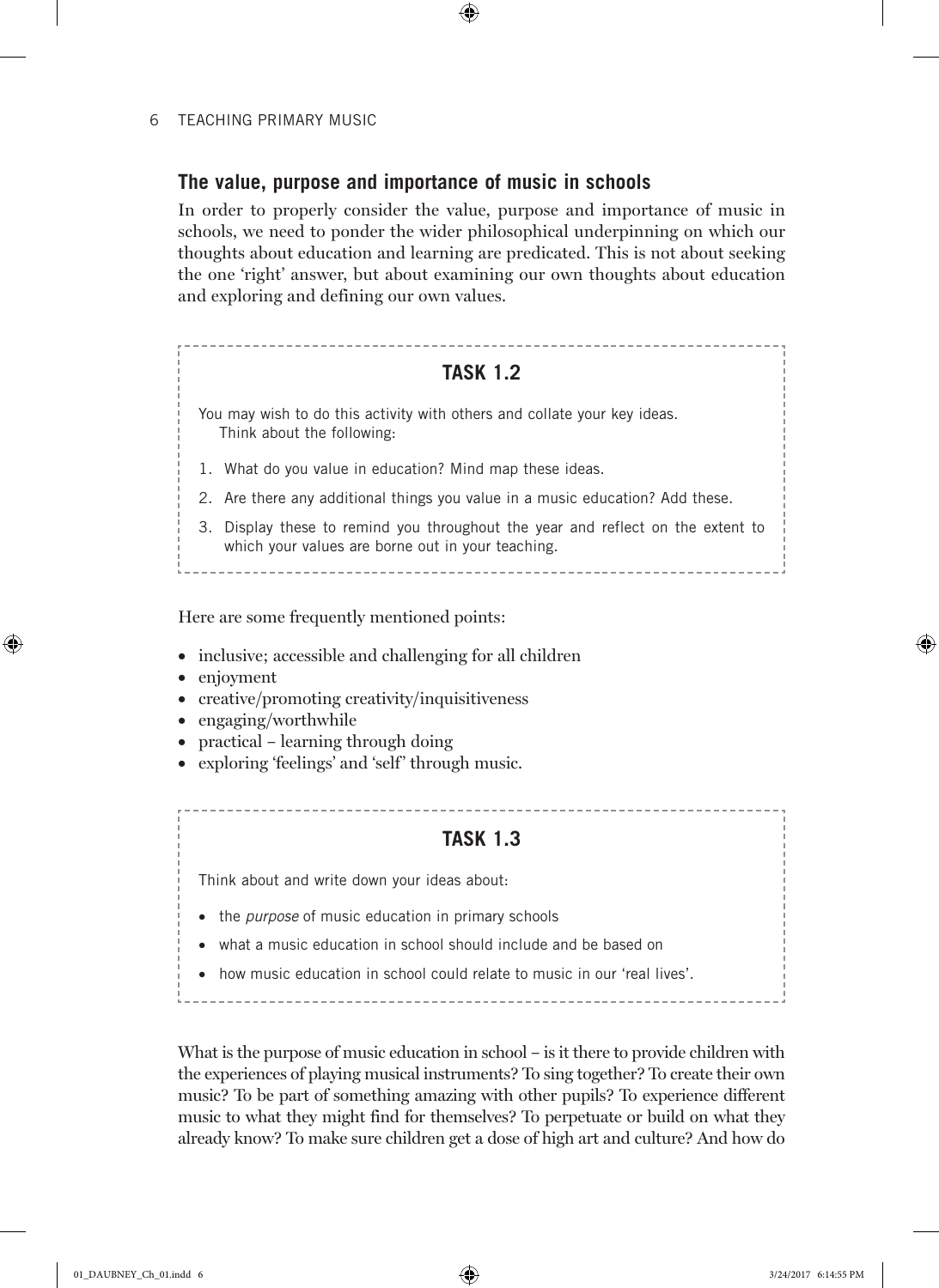we get past 'edutainment' and make sure that musical learning is underpinned by established and worthwhile pedagogical principles and learning experiences? Musical learning has many purposes, but one thing is for sure – *school is the place where all children must have access to music education*, otherwise it becomes an elitist pastime where only children of families that can afford to pay will have access to it.

⊕

Importance is a strange thing. What is important, and who is it important to? There are various answers to these questions and they link, in part, to values: your values, the school's values, the children's values, the parents' values. Unfortunately, though, these sometimes get usurped when higher perceived orders of 'importance' enter the fray. Too often, these are linked to external assessment and judgements, particularly Ofsted inspections and whole-school judgements, including statutory government-enforced tests for children at different ages and the significant impact of these on how the school is viewed and ranked externally.

In the Ofsted report *Good Teaching in Art, Dance, Drama and Music*, Clay et al. (1998: 3) signal strong support for the arts, noting that:

The arts … are intrinsic components of human culture, heritage and creativity. They mirror the whole repertoire of human experience, and are worthy of study in their own right. It is difficult to imagine the world without arts.

This reminds me of Richard Stilgoe's (no date) *Sonnet on a World Without Music* – well worth a read.

Does your school exemplify the importance of the arts and embody this statement through what happens in and out of the classroom? Do the parents place any importance on the arts? And, most importantly, what about the children themselves? If you gave a class of children free rein to design a day in school, in all likelihood it would be a day filled with joy and collaboration, with music and art holding centre-stage. Another challenge therefore is to capitalise on music and the arts to hook children into learning.

If the arts in school are to mirror real life, we need to be mindful of the diversity of music itself, and of musical practices and experiences. Our musical development transcends paths influenced by our own journeys through the world; children (and teachers) bring a rich and diverse range of skills, knowledge and experiences into the classroom, based on their own 'complex auditory ecosystem' (Campbell, 2010: 77). Marsh (2010: 43) notes the following influences on children's musical games:

parents, siblings, and other relatives; mediated sources found on television, CDs, cassettes, films, DVDs, videos, the radio, and Internet; peers in the playground and classroom; teachers, and the materials which form part of school curricula; and experiences which may be gained in countries of birth, on visits to countries of cultural origin, or on holidays in other localities.

Music in school is multi-faceted and may include music in the curriculum, through the curriculum and beyond the curriculum, for example in assemblies, clubs,

⊕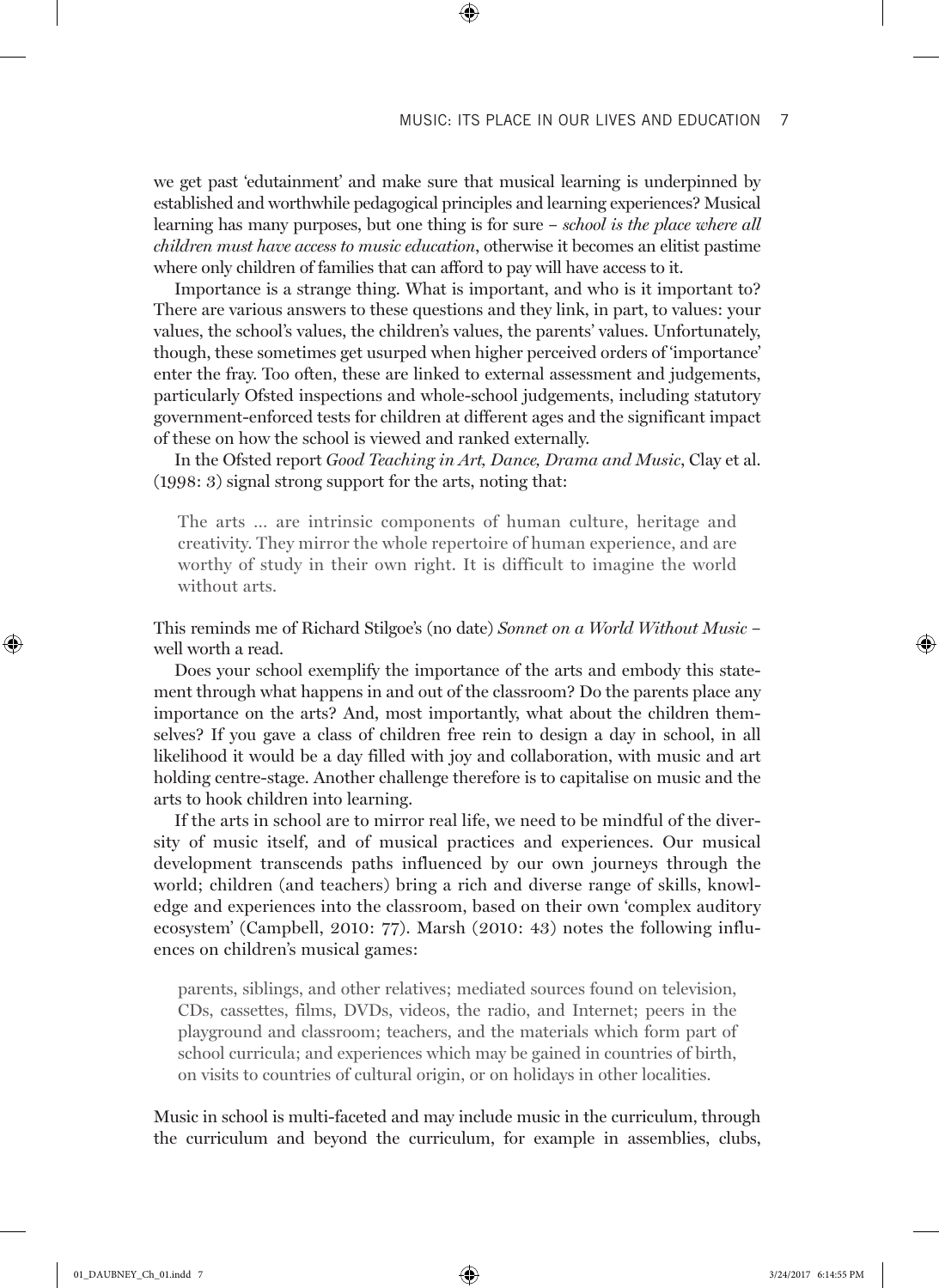performances and playground games, instrumental or vocal lessons and open-access equipment such as a music garden, an instrument corner and practice rooms. A school is, in effect, its own community with its own values. What it includes or leaves out, what it focuses on or recognises are choices made by the school community.

⊕

#### **The National Curriculum for Music Education**

Analysis of the National Curriculum for Music Education in England (DfE, 2013) as a word cloud yields the following results (Figure 1.1):



**Figure 1.1** Overview of the National Curriculum for Music *Source*: based on the National Curriculum for Music (DfE, 2013)

Considering the relative size of the terms, the practical nature of the subject shines through. Making and creating music are central; there is a focus on musical activities (performing, playing, singing, composing, listening, improvising) in order to develop musical understanding and fluency. We do this through using tools (instruments, voices, technologies). Other terminology relates to outcomes, i.e. *how* we should be doing something (e.g. with expression, control, accuracy, fluency). It is clear, then, that through *doing* music we also develop our knowledge and understanding *of* music. Yet, the quest for tangible knowledge, understanding and skills should not get in the way of recognising thoughts, feelings and the aesthetic dimensions of engagement – all of which are important and worthy aspects of a music education and explored further in Chapter 2.

'Critical engagement' is a central aspiration throughout musical learning. It is the essence of what we do when thinking and acting musically. This is supported by, and supports, many other aspirations, including: creativity, engaging with live and recorded music, developing aural memory, developing an awareness of social, historical and cultural aspects of music and being able to communicate in and through music, using staff and 'other' musical notations to support this when appropriate. This viewpoint is explored in detail in Chapter 6, aimed at busting the myth 'I can't read music so I can't teach it'.

⊕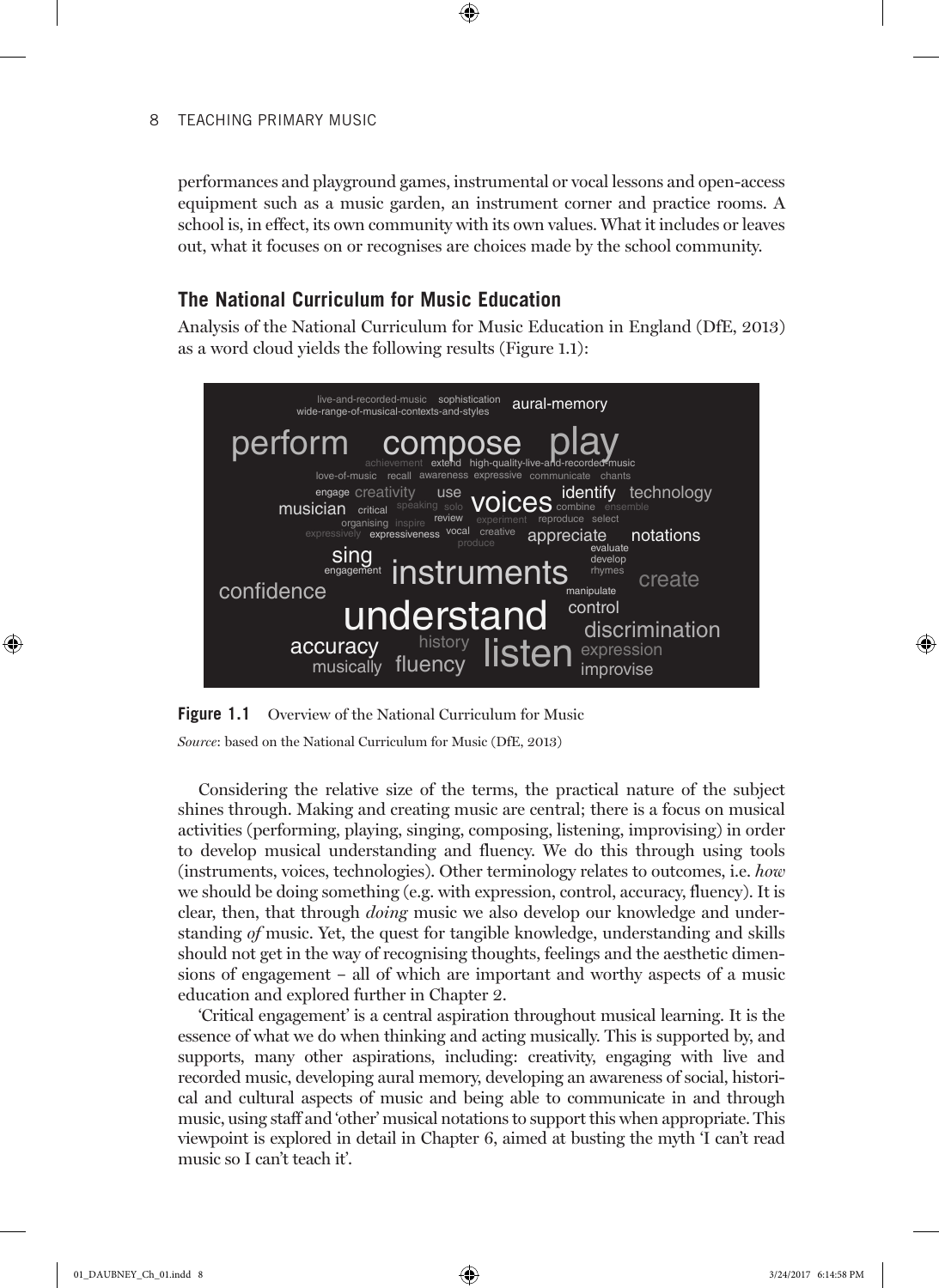Music is contextualised by its historical, social and cultural roots. The phrases 'the great composers' and 'the best in the musical canon', both present in the National Curriculum (DfE, 2013), might be perceived as a nod towards Western Classical traditions, perpetuating the nonsensical idea of a 'musical hierarchy' and another reason some teachers feel ill-equipped to teach music. But what is the 'best'? And who decides? Everyone has an opinion on what should be on the musical menu and how 'good' music is. As Mills (2009: 1) states: 'I do not feel that there is a canon of music that everyone – pupils or teachers – should learn', a sentiment with which I wholeheartedly agree. A rich musical education is one that, over time, meaningfully introduces many styles, genres, idioms and traditions across times, cultures, communities and places, and which offers access to 'a range of … live and recorded music' (DfE, 2013) and the opportunities to decide for ourselves what we think of it. The important thing is that we build bridges with children between their current sound world and experiences and those with which they are not yet familiar.

⊕

'Culture' is another very value-bound word. Sometimes, music education seems to block together 'cultures and traditions', taking children on what Fautley (2011) describes as a 'Cook's Tour', with a cursory glance at different cultures and the music therein through packaging music into short, often tokenistic, units of work. These don't get to the heart of the relationships between music, time, places, cultures and people and do not help children to link up their learning. A review of 'Cultural Education in the UK' (DfE and DCMS, 2012) includes the following under the umbrella term 'cultural education': 'archaeology, architecture and the built environment, archives, craft, dance, design, digital arts, drama and theatre, film and cinemas, galleries, heritage, libraries, literature, live performance, museums, music, poetry and the visual arts' (Henley, 2012: 3).

This is a somewhat unsatisfactory and impoverished view of culture and cultural education. It misses the point that our cultural education is personal to us  $-$  it is personal and fluid, influenced by lived experiences, people, events, time and places. Such views of culture provide a blanket view that 'culture is good for children', without necessarily taking a step back to consider whose values and cultures are being imposed.

Henley's cultural education report (2012: 8) also states that:

Schools remain the single most important place where children learn about Cultural Education. This takes the form of structured curriculum lessons in subjects such as history, English literature, art and design, design technology, drama, dance, film studies and music, alongside programmes of after school activities for children who wish to pursue a passion for a particular art form.

On-going work in Brighton and Hove aims to 'improve the lives and life-chances of children and young people in Brighton & Hove through cultural engagement and creative skills' (Our Future City, 2015a) taking a much more open approach, asking 'what are the questions we need to ask' and gathering a wider view of culture, what 'it' is to the young people and where 'it' takes place. A perhaps unsurprising eclectic view of culture is emerging – young participants consider their 'cultural education' to take place with friends, on their own and with family, with 'in school' trailing in last place (Our Future City, 2015b: 12). The report also notes that 'culture' includes activities such as playing in the park, going to Scouts and scuba diving alongside those we might expect to see such as music, crafts, arts and reading.

⊕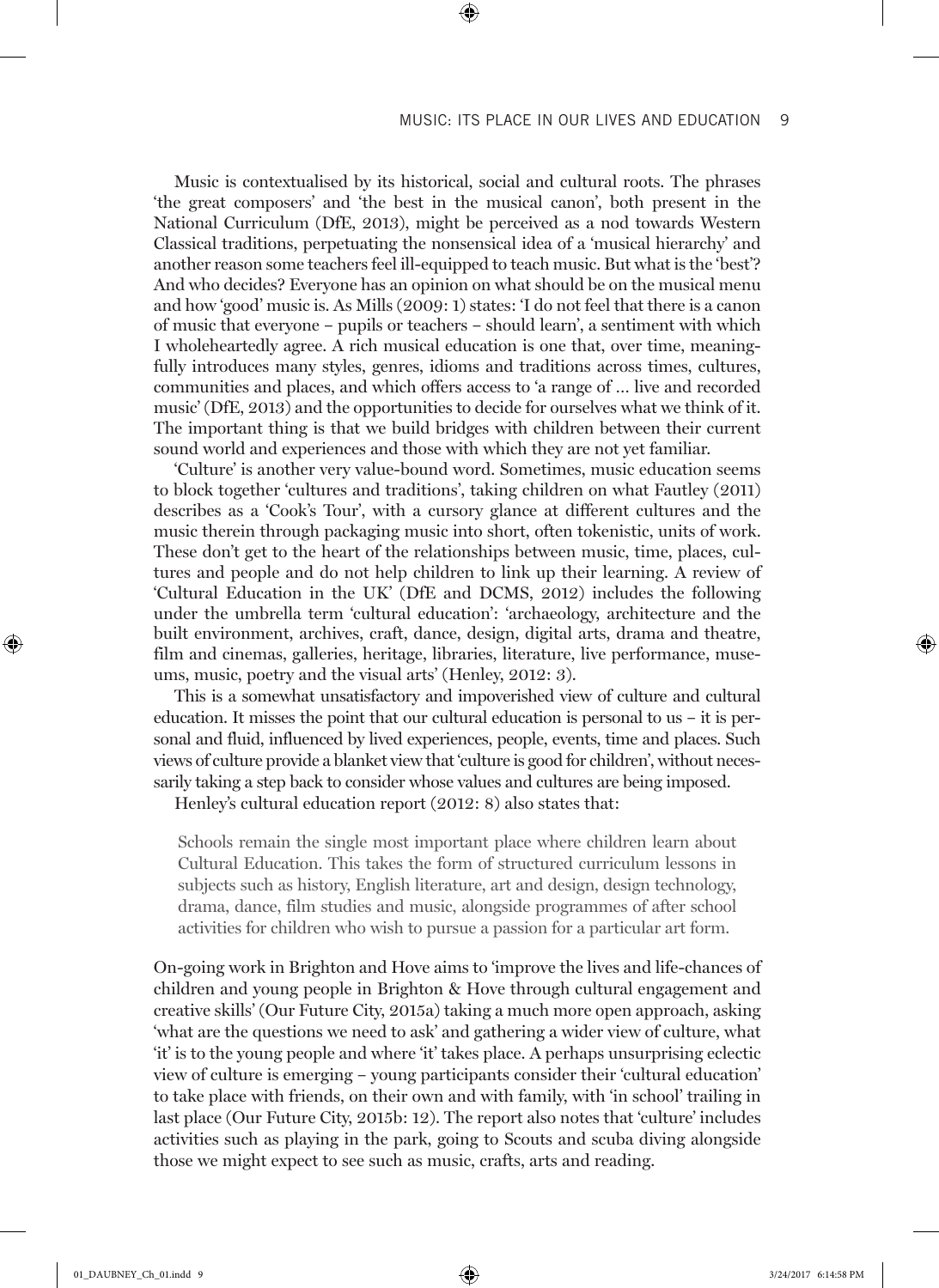#### As Finney (2009: 31) reminds us:

… young people come to school, come to any educational setting, already with a culture of their own and knowing how to learn. They will have already explored a range of musical identities, reflected on these and be ready to meet new cultural experiences with critical minds.

⊕

#### Perhaps our focus on culture in relation to music education should heed Finney's (2009: 34) advice that:

The challenge for the music teacher is to be resourceful and remain culturally alive, to search out new ways of being musical and to continually ask why music is made, why it is so important to those who make it and in what ways it is related to a way of life that might be similar or very different to their own or their students.

#### **Music in a fast-changing world**

Music is everywhere. The way we access and engage with music continues to significantly shift. Even recently, a book such as this would describe laptops, CDs, minidisks and the beginnings of interactive whiteboards as the new classroom revolution. Instead, the digital revolution continues to march forward; downloading and streaming music are the norm and tablets are prevalent throughout our daily lives; even pre-school children access music in this way, making choices about what they listen to, making and creating music, enculturated into a digital world from a very young age (Young, 2007).

This was unimaginable just a few years ago, when children were still in the business of saving up pocket money to go to a shop and buy a much-cherished chart track or album. The convenience of music at our fingertips changes our experiences with music. In the 1980s, my friends and I delighted in recording songs onto a cassette tape from the radio chart show on a Sunday evening and accepted that the DJ might talk over the introduction. Forwarding the tapes to the start of a song was more estimation than perfect science and the inevitable warping left the sound less than perfect, yet this was our form of 'downloading'. Vinyl records and (eventually) compact discs were the norm; through paying for a whole album, we stumbled across unfamiliar music, because the chances were that only one or two songs on the album were previously familiar. The artwork was important and influential, and music videos started to gain prominence.

Fast forward 30 years: if children want music, they don't need to buy it, nor do they have to wait until it is played again on the radio – they just search for it online and stream it. They can instantly access music and videos on mobile phones, iPods, apps, at any time and anywhere, creating playlists to share with friends without the need for a mix-tape. The internet is packed with music tutorials and information. This is another way in which they develop skills, understanding and knowledge – from mending a bicycle puncture to playing a chord on the ukulele or competing at football against strangers through their games console, this is their real world. Bringing this world into formal education is challenging, yet essential.

⊕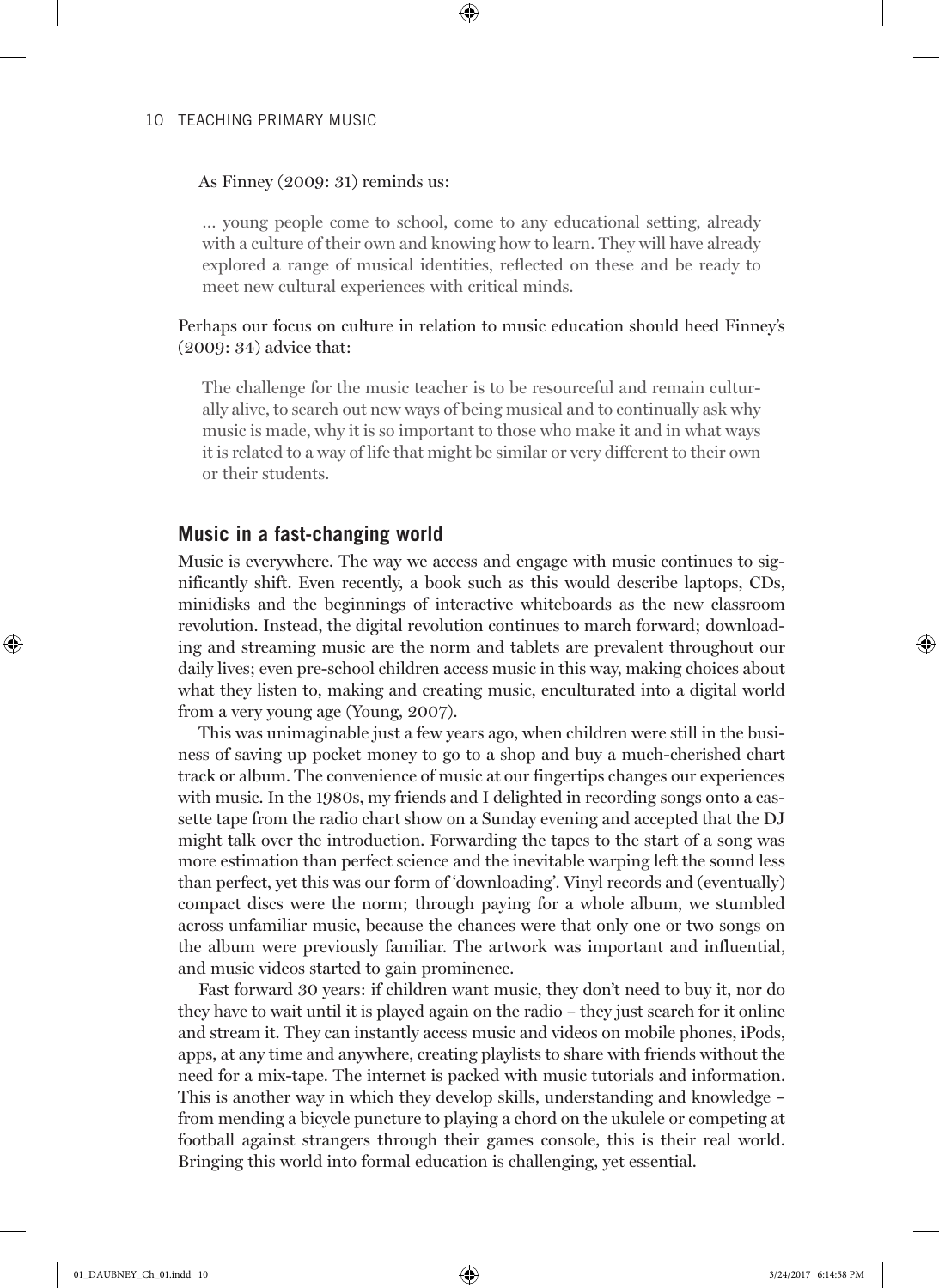Communicating through the internet and mobile devices accessed anywhere is mainstream; if it is not the child themselves using social networking, the likelihood is that someone in a child's family will connect with the world from the comfort of their bean bag. There are many social networks and virtual learning environments that schools use internally and sometimes externally too, so this way of communicating is second nature to many. There is much potential to use these technologies in music education, as the following example shows:

⊕

Animated discussion emerged from the 'Oak' table as six Year 5 children jostled for position in order to see the tablet. Millie began reading out comments from the school blog; opinions left by total strangers about the recording of Oak's 'football song' which the teacher had uploaded the previous week. As Millie read through the comments, the others half-listened and passed comment on the sentiments. Mr Tickell wandered over and asked the group to 'consider what they would do if they had ten minutes more' and an opportunity to re-record the music. As he walked away, George clicked on the recording and the group spontaneously started to sing along.

Music is a sonic art, taking place in the 'here and now' – what happens 'in the moment' has gone once the time has passed. This example demonstrates the power of technology to help capture and develop music over time and also to create authentic experiences where music is critiqued by strangers.

Music has universally existed across time and place. The 'third environment' (Hargreaves et al., 2003), the informal environment where children function musically outside of formal learning environments in and out of school, is where much musical learning and engagement take place. We should not be surprised about this since children spend a significant amount of time outside of school, and are influenced by their communities, families and friends as well as by the music they choose to engage with. This informal learning is not new; there are many musicians, famous or otherwise, who are self-taught or who have experienced significant parts of their music education through learning informally.

Music education, and education more generally, needs to consider how to capitalise on and promote informal learning within formal educational structures. We should plan and enhance opportunities for learning which are 'co-constructed *with*' pupils rather than those which are 'done *to*' pupils and, ultimately, consider what music education might be, rather than only perpetuating what we see currently.

#### **You, the musical facilitator**

Purposeful and 'accidental' exposure to music helps people to develop musically. A Japanese study of people with little or no formal musical training who regularly partook in karaoke in their free time demonstrated the acquisition of specific highly developed musical skills (Mito, 2004). Whilst it may not be through karaoke, you will also have developed a wide range of musical skills over your life span.

Perhaps you are starting to realise that your own musical 'being' is more developed and extensive than you might have originally thought. What about your general confidence as a teacher, and your ability to engage and motivate pupils in

⊕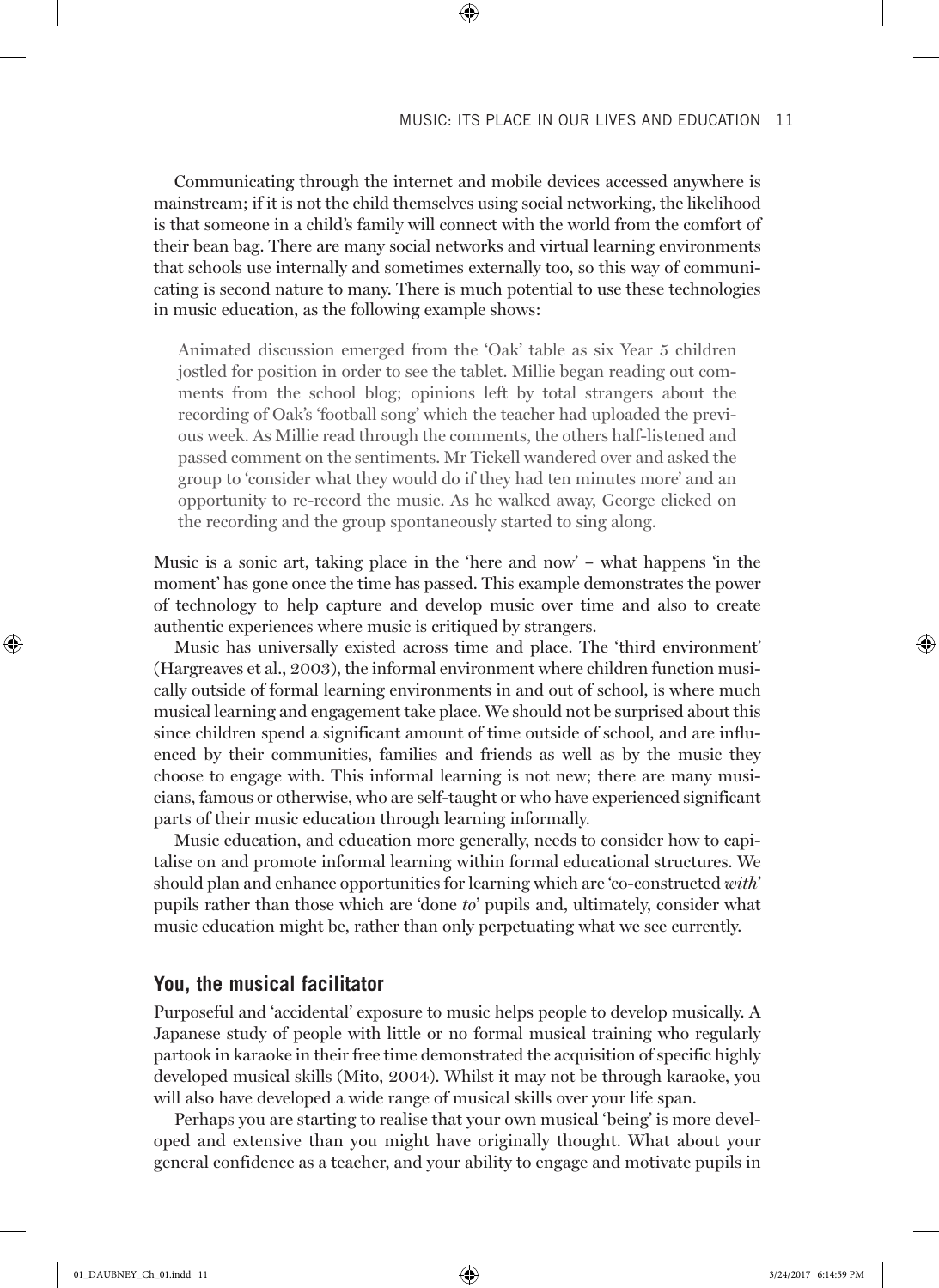your class? Where, when and how do you feel most comfortable with this and how can music build on this? The following task, which is used to help you think about yourself as a music teacher, is also the basis of a formative assessment strategy used in Chapter 8.

 $\bigoplus$ 

| <b>TASK 1.4</b>                                                                                                                                                                                                                                                                                                                                                                                                                                                                                                                 |
|---------------------------------------------------------------------------------------------------------------------------------------------------------------------------------------------------------------------------------------------------------------------------------------------------------------------------------------------------------------------------------------------------------------------------------------------------------------------------------------------------------------------------------|
| This task encourages you to think about:                                                                                                                                                                                                                                                                                                                                                                                                                                                                                        |
| (a) your own current perception of the constructs of an excellent teacher of music<br>in the primary school classroom                                                                                                                                                                                                                                                                                                                                                                                                           |
| (b) your own self-rating in relation to these constructs.                                                                                                                                                                                                                                                                                                                                                                                                                                                                       |
| 1. Use a polar graph paper with 8 segments and 10 concentric circles (Figure<br>1.2). Around the outside of the chart, write down up to 8 constructs you think<br>would make an excellent teacher of music in your primary school setting (one<br>by each segment). It is likely that some of these will be generic aspects of an<br>excellent teacher, whilst some may be more specifically related to music<br>teaching.                                                                                                      |
| For example, you might feel that you want to include:                                                                                                                                                                                                                                                                                                                                                                                                                                                                           |
| Flexible                                                                                                                                                                                                                                                                                                                                                                                                                                                                                                                        |
| Inclusive                                                                                                                                                                                                                                                                                                                                                                                                                                                                                                                       |
| Confident                                                                                                                                                                                                                                                                                                                                                                                                                                                                                                                       |
| This 'performance profile exercise' (Butler and Hardy, 1992) is based on the 'theory<br>of personal constructs' (Kelly, 1955); it is not seeking 'right' answers; your own views<br>are centrally important.                                                                                                                                                                                                                                                                                                                    |
| 2. Next, you will need to consider each of these constructs in turn and think about<br>what the polar opposite would be. In the examples above:                                                                                                                                                                                                                                                                                                                                                                                 |
| 3. inflexible flexible flexible                                                                                                                                                                                                                                                                                                                                                                                                                                                                                                 |
| 4. exclusive inclusive inclusive                                                                                                                                                                                                                                                                                                                                                                                                                                                                                                |
| 5. no confidence-<br>The extremely confident                                                                                                                                                                                                                                                                                                                                                                                                                                                                                    |
| With 0 on the centre of each segment and 10 on the outside, you should decide<br>6.<br>how you would rate yourself against each of the constructs and colour in the appro-<br>priate amount of segments. For example, if you rate yourself as 3 out of 10 on the<br>'flexibility' scale, you should colour in the first three blocks moving out from the<br>centre of the chart. Whilst you may wish to share this chart with someone else, this<br>chart is for you only; there is no point in not being honest with yourself. |
| 7. Once the chart is complete, look at the representation of yourself as a music<br>teacher, celebrate the strengths and then set three targets for development.                                                                                                                                                                                                                                                                                                                                                                |

 $\bigoplus$ 

 $\bigoplus$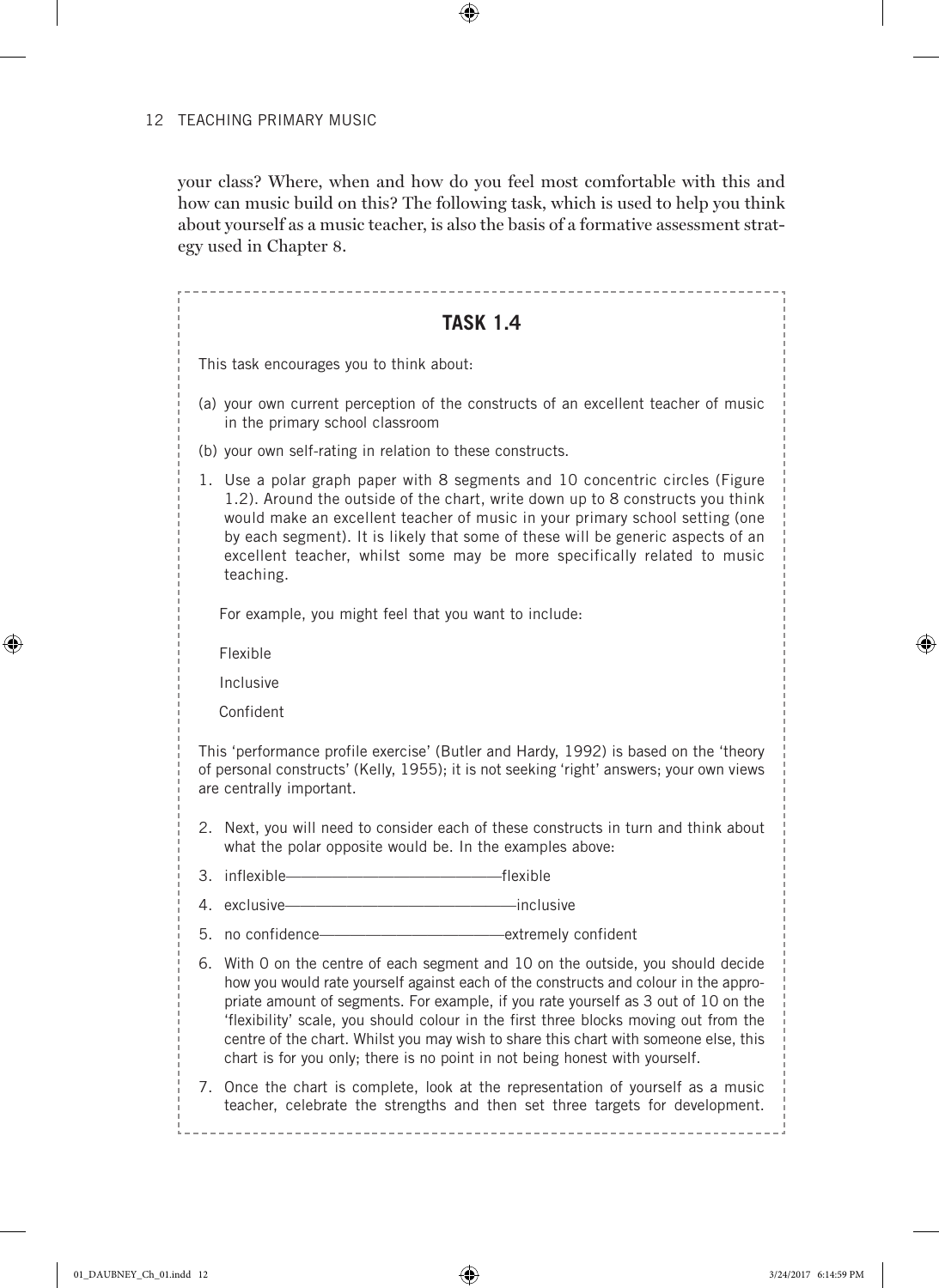\_\_\_\_\_\_\_\_\_\_\_\_\_\_\_\_\_\_\_\_\_\_\_\_\_\_\_\_\_\_\_\_

These should be SMART (Specific, Measurable, Action-based, Realistic and Time-related) – perhaps two goals for the next term and one longer-term goal to be achieved over the rest of the academic year. Write these on the sheet – first, this will help you to remember them, and second, targets that are written down are more likely to be adhered to (Wanlin et al., 1997).

 $\bigoplus$ 

- 8. Now think about and write down some practical strategies for helping you to achieve these targets. For example, who will you talk to, observe, ask? What will you read? Where and when will you try out instruments? How will you develop your own confidence to sing?
- 9. Keep this chart and refer to it periodically. At the end of the term/year, update the chart in relation to how you feel about yourself as a teacher of music.

Hopefully, you are starting to realise that there is a lot you already know and can do. The question now is how to capitalise on and develop this in your classroom to bring to life the kinds of engaging, relevant and enjoyable musical experiences that you and your class want to have.



**Figure 1.2** Example radar chart – constructs of an excellent music teacher

⊕